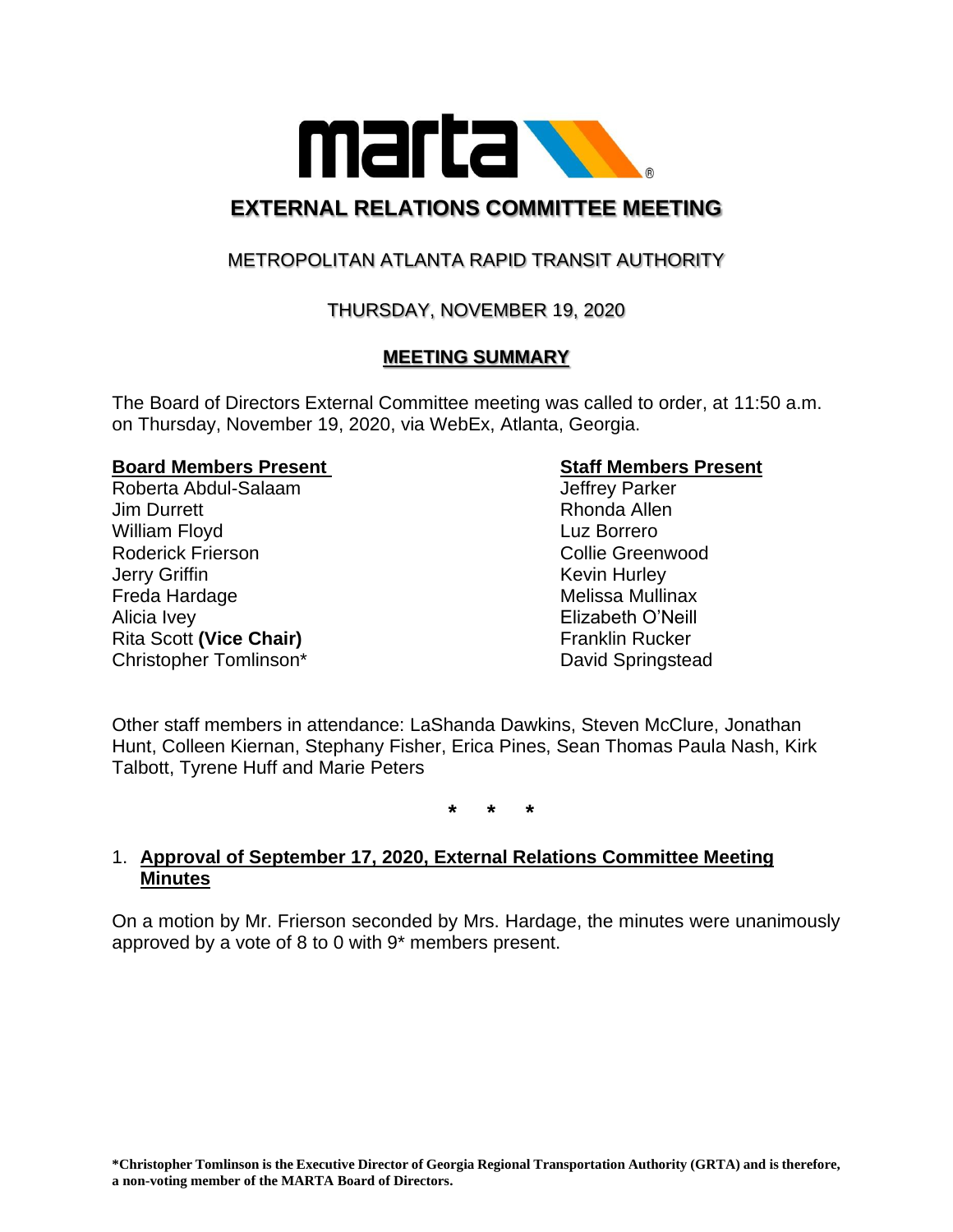## 2. **Briefing – 2021 Legislative Agenda**

The Board received an update on the following:

- 2020 MARTA Federal legislative review
- 2020 election results highlights
- FY2022 state funding for transit sources
- Contract lobbyists
- 2021 MARTA legislative agenda

## 3. **Briefing – Public Engagement Update\_\_\_\_\_\_\_\_\_\_\_\_\_\_\_\_\_\_\_\_\_\_\_\_\_\_\_\_\_\_\_\_\_\_\_**

The Board received an update on the following:

- Engagement
	- o Enhanced strategies and tactics
	- o MARTA pop-up breeze stores
	- o Virtual public meetings
	- o Board meetings go virtual
	- o MARTA launched nextdoor
- Collaboration
	- o Diversity and inclusion
	- o Community and advocacy groups
	- o MARTA 2040 roadshows
- On the horizon
	- o Station renaming
	- o MARTA 2040 website

## 4. **Briefing - Media Impressions Update\_\_\_\_\_\_\_\_\_\_\_\_\_\_\_\_\_\_\_\_\_\_\_\_\_\_\_\_\_\_\_\_\_\_\_\_**

The Board received an update on the following:

- July MARTA used state-of-the-art technology to make vehicle and facility cleaning easier and faster
- August MARTA circulator route provided essential transit service to frontline workers in south Fulton County
- September MARTA invested in bus safety features, resumed front door boarding and onboard fare collection
- October MARTA launched pilot program with Uber